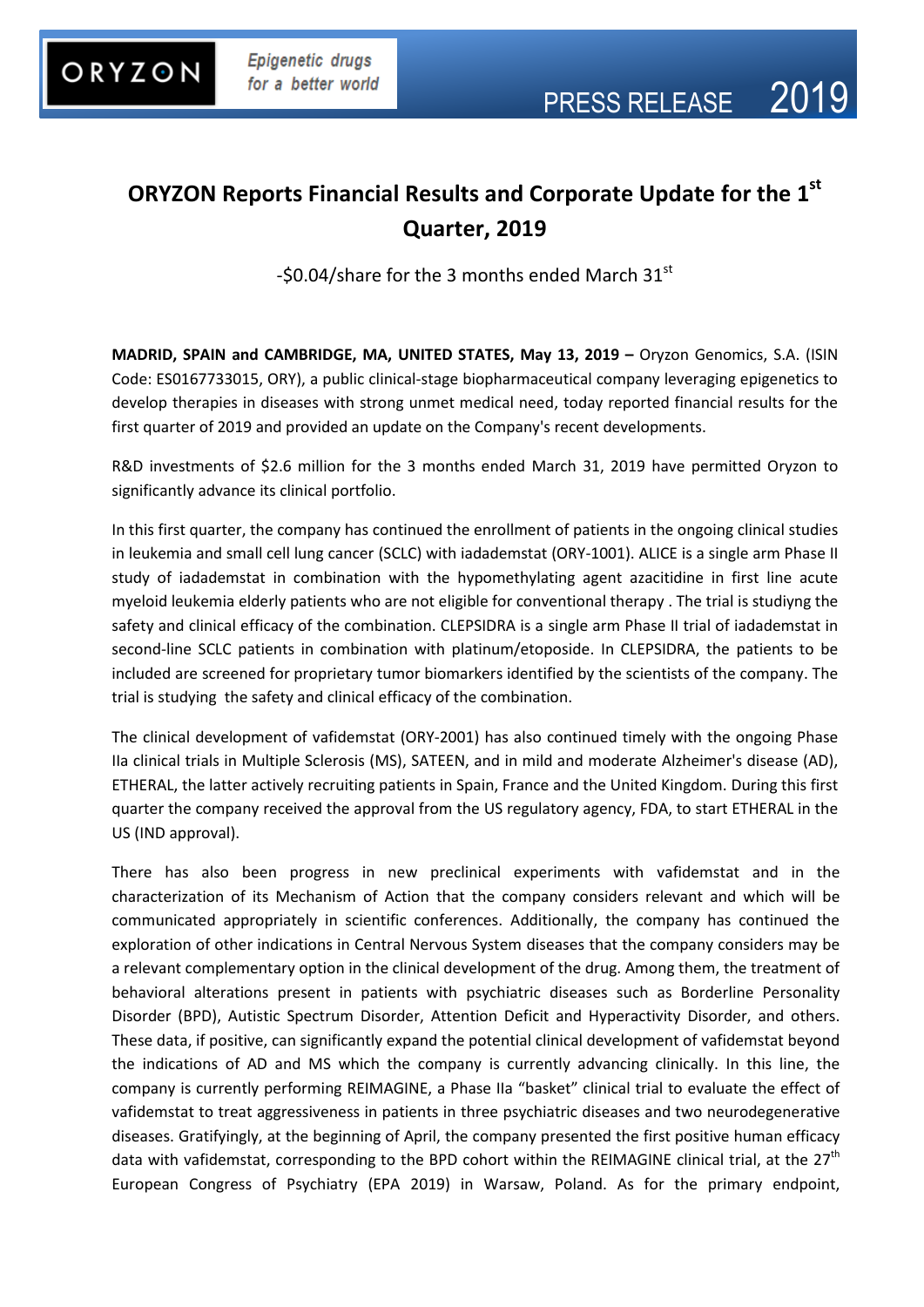# ORYZON

vafidemstat was safe and well tolerated in the BPD patients and showed a trend on improving suicidal ideation. In terms of efficacy, after 2 months of vafidemstat treatment statistically significant findings included improvements in several scales measuring aggression such as the Clinical Global Impression (CGI) Severity (CGI-S) and CGI-Improvement (CGI-I) scales and the NPI 4-item Agitation/Aggression subscale, and also several scales more generally assessing the global condition of the patient like the Global BPD checklist (BPDCL) scale and the Neuropsychiatric Inventory (NPI) total score.

The company's third LSD1 inhibitor, ORY-3001, in preclinical phase for non-oncological indications, has successfully completed the regulatory toxicology necessary to obtain the permits to start clinical studies.

In addition, progress has been made in programs in earlier phases.

In summary, the company has two "first-in-class" epigenetic experimental molecules in five Phase IIa clinical trials in humans and a third compound that has completed the regulatory preclinical phase.

### *First Quarter Highlights & relevant post-closing events*

- In JANUARY 2019 ORYZON appoints Michael T. Ropacki, PhD as Vice President of Clinical Development for its CNS epigenetic program
- $\triangleright$  In FEBRUARY 2019 ORYZON announces publication by US scientists of a relevant paper for the therapeutic development of iadademstat (ORY-1001) in SCLC. The publication describes how iadademstat activates the NOTCH pathway, resulting in the repression of SCLC tumorigenesis in vitro and in patient-derived xenograft (PDX) models.
- $\triangleright$  In MARCH 2019 ORYZON publishes a paper in the Journal of Biological Chemistry, describing the design and development of a system that allows to assess that the drugs against LSD1 are effectively hitting the pharmacological target and the quantification of this target engagement. This methodology can be used for the different LSD1 inhibitors like the anticancer iadademstat or the CNS epigenetic drug vafidemstat both in patient-derived samples and also in preclinical lab models.
- $\triangleright$  In MARCH 2019 ORYZON announces FDA Approval of its IND for ETHERAL, a Phase IIa trial of vafidemstat in patients with mild to moderate AD.
- $\triangleright$  In MARCH 2019 ORYZON presents latest advances of vafidemstat at Oppenheimer's 29th Annual Healthcare Conference, including first efficacy data from the REIMAGINE trial.
- $\triangleright$  In APRIL 2019 ORYZON presents first in human efficacy data with vafidemstat in BPD patients from the REIMAGINE trial at the 27th European Congress of Psychiatry in Warsaw, Poland.
- $\triangleright$  In APRIL 2019 ORYZON presents vafidemstat efficacy data in ADHD patients from the REIMAGINE trial at the 7th World Congress on ADHD in Lisbon, Portugal.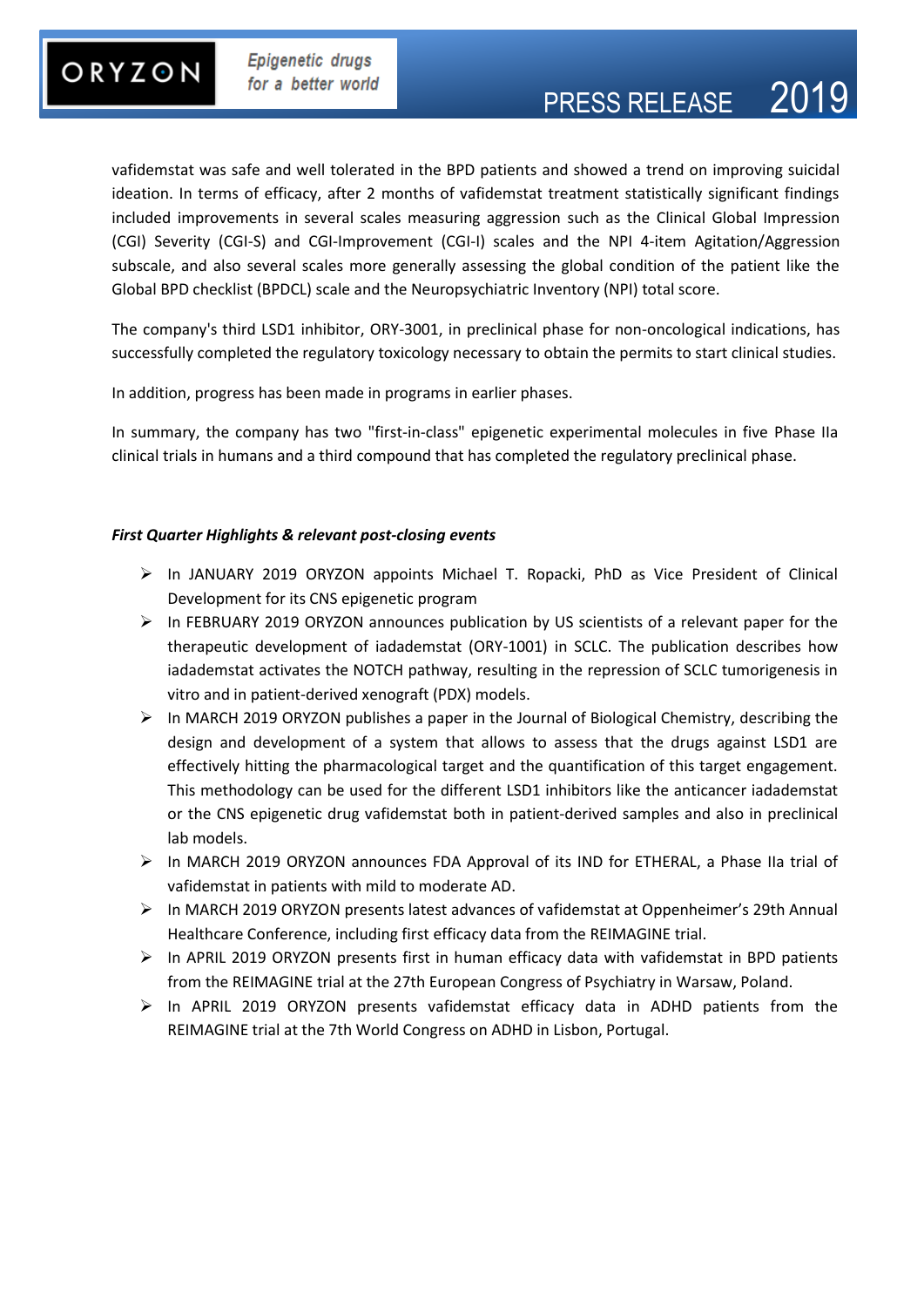#### *Financial Update: First Quarter 2019 Financial Results*

Research and development (R&D) expenses were \$2.6 for the last 3 months ended March 31, 2019 compared to \$2.3 for the last 3 months ended March 31, 2018. The \$0.3 million increase was driven primarily to accelerate the operations related with the execution of clinical trials.

General and administrative expenses were \$0.9 for the last 3 months ended March 31, 2019, compared to \$0.9 for the last 3 months ended March 31, 2018

Net loss was \$1.0 for the last 3 ended March 31, 2019 compared to a net loss of \$0.8 for the last 3 ended March31, 2018.

Cash, cash equivalents and marketable securities totaled \$32.7 million as of March 31, 2019, compared to \$38.1 million as of March 31, 2018.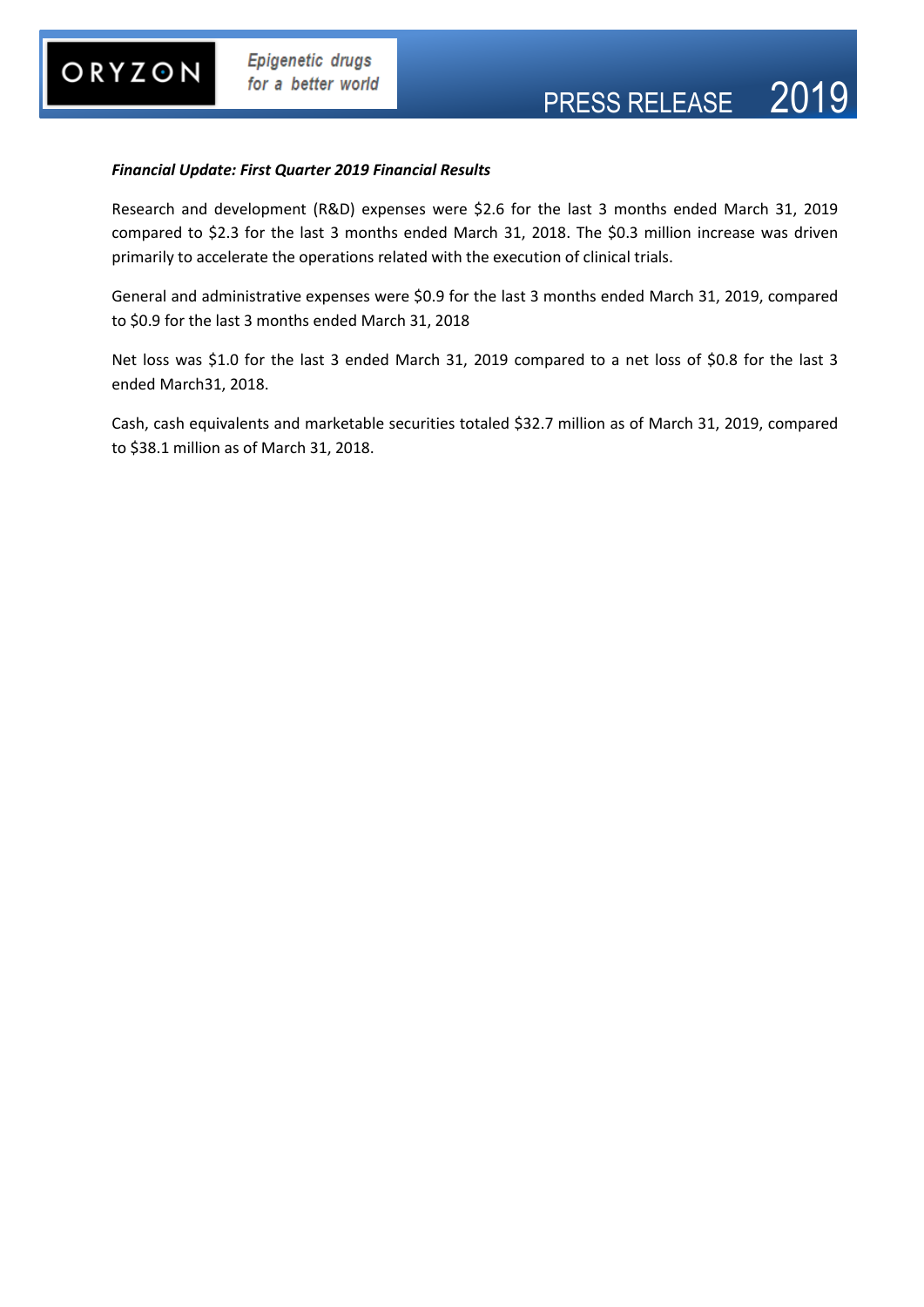# ORYZON

### **ORYZON GENOMICS SA** BALANCE SHEET DATA (UNAUDITED)<sup>1</sup> (Amounts in thousands US \$)

|                                   | March 31st,<br>2019 | March 31st,<br>2018 |
|-----------------------------------|---------------------|---------------------|
| Cash and cash equivalents         | 32.551              | 37.848              |
| Marketable securities             | 159                 | 224                 |
| <b>Total Assets</b>               | 73.158              | 72.720              |
| Deferred revenue                  | Ω                   | Ω                   |
|                                   |                     |                     |
| <b>Total Stockholders' equity</b> | 49.240              | 41.009              |

#### **ORYZON GENOMICS SA**

### STATEMENTS OF OPERATIONS (UNAUDITED)<sup>1</sup> (US \$, amounts in thousands except per share data)

|                                                                                      | Three Months Ended<br>March 31st |              |
|--------------------------------------------------------------------------------------|----------------------------------|--------------|
|                                                                                      | 2019                             | 2018         |
| <b>Collaboration Revenue</b>                                                         | 0                                | ი            |
| Operating expenses:<br><b>Research and Development</b><br>General and administrative | 2.610<br>876                     | 2.334<br>887 |
| <b>Total operating expenses</b>                                                      | 3.486                            | 3.221        |
| Loss from Operations                                                                 | -3.486                           | $-3.221$     |
| Other income, net                                                                    | 2.497                            | 2.458        |
| <b>Net Loss</b>                                                                      | -989                             | -763         |
| <b>Net Financial &amp; Tax</b>                                                       | -368                             | -499         |
| <b>Net Result</b>                                                                    | -1.356                           | -1.262       |

| Loss / profit per share allocable to common stockholders: |       |         |  |
|-----------------------------------------------------------|-------|---------|--|
| Basic                                                     | -0.04 | $-0.04$ |  |
| Diluted                                                   | -0.04 | -0.04   |  |

| Weighted average Shares outstanding |            |            |  |
|-------------------------------------|------------|------------|--|
| Basic                               | 38.454.637 | 33.492.804 |  |
| Diluted                             | 38.454.637 | 33.492.804 |  |

 $1$  Spanish GAAP